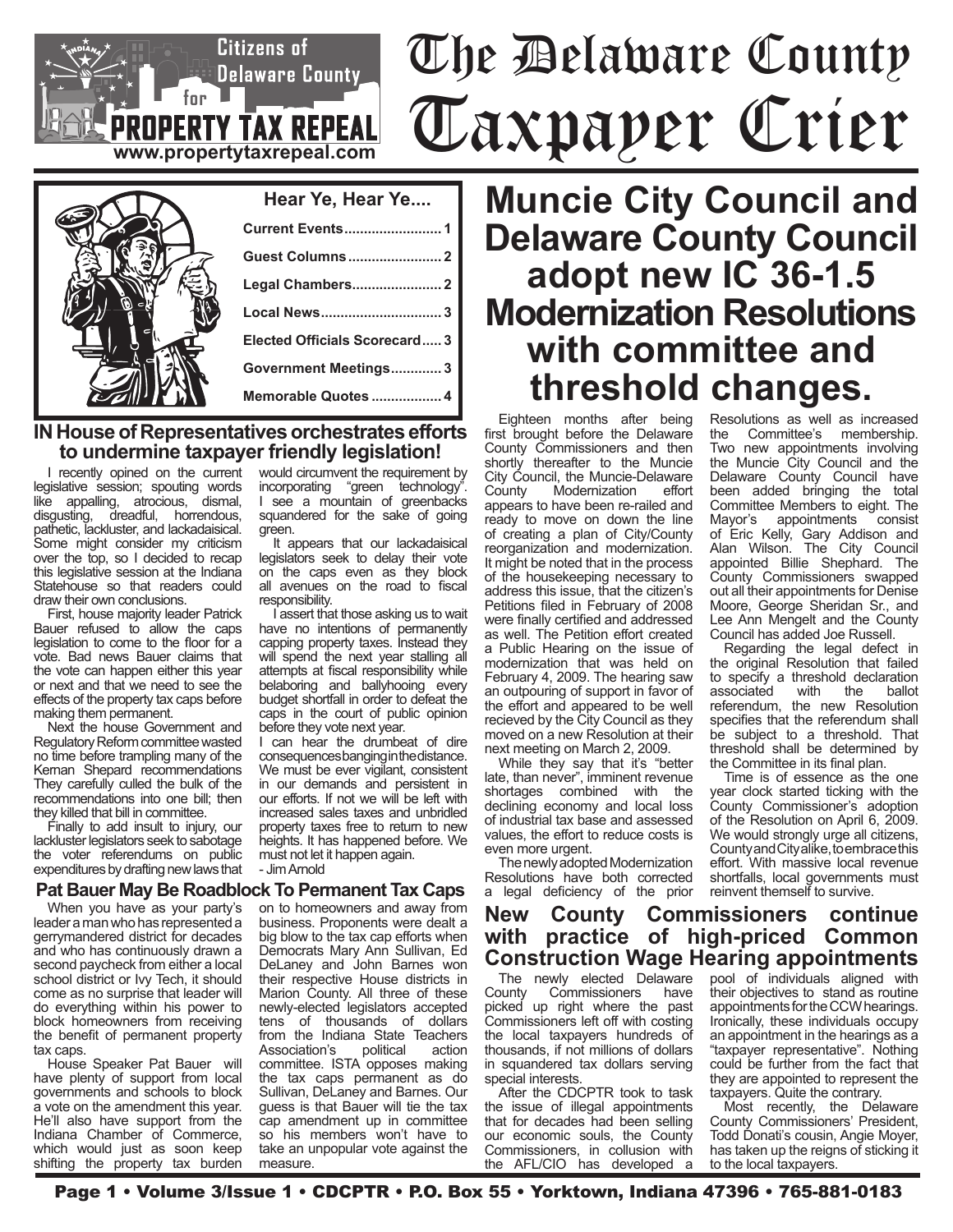# The Delaware County Taxpayer Crier

#### **The High Cost Of Public Construction In Indiana If the Statehouse is serious about reducing taxes now would be the time to confront the 'elephant in the dining room'**

The uproar over property tax increases took center stage a couple of years ago and arguably led to the political defeat of a once popular mayor of Indianapolis, Bart Peterson. The political debate continues in the Indiana General Assembly over constitutional caps and other solutions to the continuing problem of reigning in the levels of property taxes.

With all this uproar, however, there is almost total silence on the high cost of public buildings that property taxes fund.

The facts are these:

1) Between 1984 and 2006, Indiana property taxes for school debt and capital projects increased over eight percent per year;

2) Indiana schools cost 40 percent more to build than schools nationally.

So if Indiana taxpayers are not getting their bang for their buck, who is? The answer concerns the "elephant in the dining room," a term of political art referring to a controversial issue that is obvious but ignored out of embarrassment or convenience. It is a rhetorical device to acknowledge that the problem won't be going away by itself. That certainly is the case here.

The elephant is "common wage" and the stranglehold that Indiana union bosses in the building trades have over public construction.

When the costs of a public project exceeds \$150,000.00, a five-member committee is formed to determine what wages will be paid. The committee's job is to determine the "common" everyday construction wages being paid in your county.

The spirit of the law is to preserve the economic base of each county so that the wages determined are not too low or too high.

Who are these five members? There are two members appointed by the public entity that is building the project — your city or town, county, school board, library board, etc.

Last year, statewide, these particular members of the county boards missed 10 percent of all their meetings. That's right, 10 percent of the time the representatives of the owner of the project did not even show up to help determine a major cost item of their project.

A third member of these committees is appointed by your county commissioners. Last year, statewide, these particular members missed almost 20 percent of the meetings, according to the Indiana Department of Labor.

A fourth member comes from the Indiana Department of Labor. They typically show up but do not exercise their right to vote. This may

strike some as curious. The current administration wants property tax reform but doesn't take a stand at each Common Wage hearing to protect the taxpayer.

A fifth person is a representative of the AFL-CIO building trades unions. The union represents less than 25 percent of the construction workers in this state, have an automatic seat on these committees. They submit a list of wages at each hearing reflecting wages paid in Indiana's large urban areas. These are premium wages that typically do not reflect what is commonly paid in most counties for construction services. The fact of the matter is that the lowest rate union laborer on a school construction project is making more than the highly educated teacher within the school.

Taxpayers have every right to expect that public buildings get built as cost effective, as safe and as efficiently as buildings in the private sector. That is not happening because the union bosses are protecting their own special interests and working against those goals.

As we have been reminded on a national level, industries dominated by unions are crumbling. That is because there is a tipping point beyond which labor costs overprice the value of the product. Dollars for public construction last year in Indiana was in the billions.

So you see what is at stake. And you also see why politicians are afraid to confront that "elephant in the dining room." Not only do politicians fear the wrath of the labor unions, they fear being labeled by the media as enemies of working men and women and destroyers of the middle class. Who wants to face that criticism?

And labor bosses can convincingly promise to fill the streets around the Indiana Statehouse with thousand of protesters. Who wants to face that crowd?

So the "elephant" stays in the room, the silence continues and we look for ways to control propertytax increases without controlling the cost of construction. But if even political leaders won't confront the "elephant," Indiana taxpayers might?

Costs of projects could be lowered overnight if taxpayers would take over a process that has been overshadowed by that "elephant in the dining room." In a world where decision-making seems out of reach for the regular citizen, you can make a difference. Go to the next Common Construction Wage hearing in your county. I hope to see you there.

*- J.R. Gaylor, President of the ABC*

## Legal Chambers: Local Tax Adjustment Board **Legal Chambers:** doomed by new legislation

An innocent oversight? A serious failure of the system? An outright sabotage? It all depends upon who you ask. But at any rate, the (Delaware) County Board of Tax Adjustment, the most powerful tool that any given County could utilize to scrutinize and control local taxation has been legally dismantled for at least until next year.

The new property tax legislation, passed last year, in all of it's 682 pages of legalease, addressed a countless number of issues including the law IC 6-1.1-29 governing the County Board of Tax Adjustment.

Unfortunately, the legal authority<br>that the General Assembly General Assembly delegates the responsibility of researching and tying together all the loose ends associated with new legislation and it's trickledown impact on our existing laws, blew it.

In a nutshell, the first section of the County Board of Tax Adjustment law, containing the critical definitions of membership of the Board, was rendered "expired" by the failure to remove a six word sentence that dealt with the county board of tax and capital projects review that was abolished by the new property tax legislation. This very serious error has alledgedly been addressed in current legislation making its way through the General Assembly.

#### **Legislators Fiddle The Day Away By Sheila Suess Kennedy**

Democrats and independents seem to agree on is that the country is in a big mess, and business as usual isn't going to fix it.

As bad as things are nationally, states are arguably swimming in this is a suggestion absolutely even more treacherous waters, because most state constitutions,<br>including lndiana's, require Indiana's, require balanced budgets, a requirement that gives state lawmakers very little maneuvering room in times of economic duress. So we might expect our state legislators to forgo the usual efforts to protect their fellow partisans and ingratiate themselves with narrow constituencies, and instead work in a bipartisan manner to solve the difficult fiscal problems we face.

We might expect that, but we would be wrong.

So far this session we have seen efforts to designate a state pie (harmless enough, but choosing an official state pie couldn't wait?); a bill to allow students at state universities to carry guns on campus (in addition to the mayhem this would promote, if you think we have grade inflation now -- how many of us faculty types would give poor marks, no matter how richly deserved, to students "packing heat"?); and yet another effort to amend the state constitution by inserting a ban on same-sex marriages (never mind that such unions are already illegal in Indiana, and that the prospect of Adam and Steve filing joint tax returns isn't exactly topping Hoosier worry lists these days).

And then there's state Sen. David Long. If you think solving the problem of gun violence by arming more adolescents is counterintuitive, what is there to

The one thing Republicans, say about Long's effort to have government restructuring decided by local referenda? Leaving aside the obvious cowardice of this effort to avoid casting a vote that will make some people unhappy, guaranteed to make an already bad situation worse.

The problem with Indiana government is that we have too many overlapping and duplicative units of government, and far too many elected officials. These multiple layers of government are inefficient, they make it difficult for citizens to know who is responsible for what, and they are all paid for with tax dollars desperately needed for service delivery. (In a real sense, we are being asked to choose between paved roads and township trustees.) The Kernan-Shepard report identified a number of problems stemming directly from the crazy quilt that is Indiana

government.<br>If each If each county held a<br>referendum on whether to on whether to<br>
overnment in that streamline government in county, we would be addressing the problems caused by one incoherent patchwork by creating an even bigger, more incoherent patchwork. It's like treating a cold by taking bird flu virus.

Is it too much to ask our state legislators to stop fiddling while Indiana burns? To put aside the game-playing, pandering and politics as usual, at least for the duration of the economic crisis? We citizens would sure appreciate it.

*Dr. Sheila Suess Kennedy is professor of law and public policy at the Indiana University School of Public and Environmental Affairs in Indianapolis.*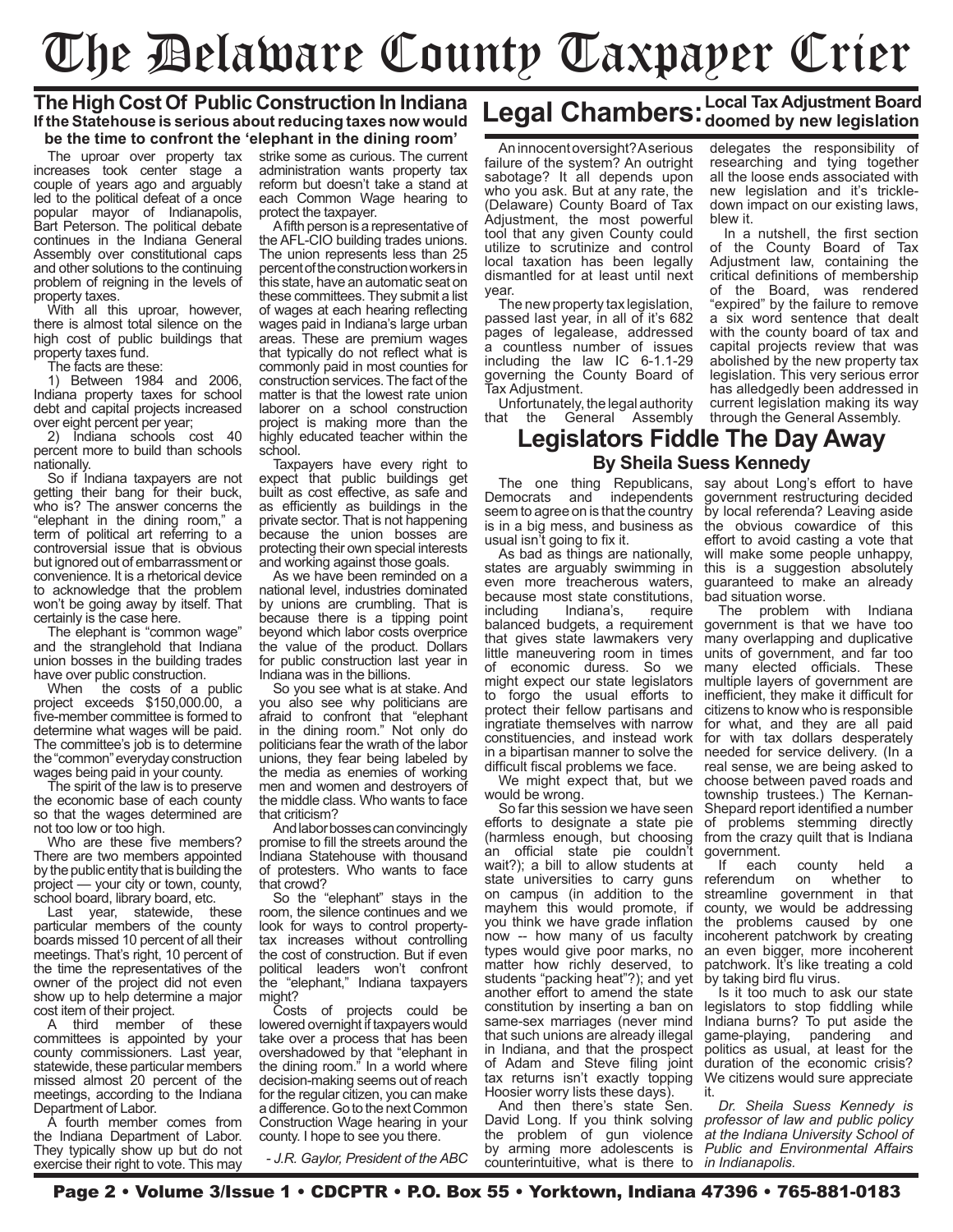## The Delaware County Taxpayer Crier

#### **Will the recent MFD equipment problems translate into LOIT?**

The most recent development of a Muncie Fire Department ladder truck being pulled out of service has raised the concern of many that the issue of LOIT will once again surface.

Most in Muncie have already<br>heard of the truck's dethe truck's decommissioning and the fact that the immediate solution for a replacement appears to be caught in the middle of a political/labor battle involving the Center Township Trustee's Office, the Mayor and the City Council. How that will ultimately play out still remains a mystery. In the interim, the Delaware County Redevelopment Commission and the Muncie Redevelopment Commission entered into an agreement to pilfer the Morrison TIF for a cool million dollars to buy three fire trucks for the City. This should probably bring the citizens of the unincorporated area of the TIF up for air!

In the meantime, the Chamber of Commerce hosted an event featuring John Stafford, an individual speciializing in alternative revenue sources (ie: LOIT). Stay tuned!

#### **CDCPTR moves to reinstate convenient public access by providing local government meeting coverage on its website**

Once again the CDCPTR has circumvented the beauracracy of local government by taking the initiative and posting the videos of most of the local government meeting on its website.

The local public access channel went dark on March 20th following the cable company's handing off of that responsibility to the City that was not prepared to take it on. Subsequently, the Muncie Cable Commission was hastily reinstated and delegated the task of resolving the dilemna and getting things back online but has yet to come up with a plan. In the meantime, the CDCPTR saw a serious black-hole developing with local government transparency and accountability.

Therefore, the CDCPTR starting filming and broadcasting the videos via the Internet. They can be accessed at:

**p**ropertytaxrepeal.com/media.html

#### **Newly elected officials make several changes to meeting schedules**

With newly elected officials, many of our local government bodies have adopted several changes to their agendas. Some of the meetings have had time changes that are important to note. The Delaware County Commissioners that meet twice a month, on the first and third Mondays, have changed their meeting time from 9:30 am to 9:00 am. Additionally, the Commissioners have elected to hold a 6:30 pm evening meeting on the first Monday of every other month beginning March. Unfortunately this will now conflict with the Muncie City Council who also holds their meeting on the first Monday of each month.

The Muncie Sanitary District that had historically held their meeting in direct conflict with the Muncie Community School Board meeting at 6:30 pm on alternating Tuesdays has now moved their meeting to 5:30 pm. While a step in the right direction given the fact that the MSD's meeting generally lasts less than 30 minutes, it is still difficult to make both meetings if so inclined.

#### **CDCPTR Crier reverting to quarterly publication**

The CDCPTR Taxpayer Crier, historically published every other month is reverting to a quarterly publication. Because of several considerations, including ongoing newsletter costs and a temporary lull in the local political cycle, it was decided to direct our resources in many other areas.

While we retain a close focus on our many local issues, there is important legislative efforts going on in the Indiana General Assembly this session that has or will require a great deal of our time and effort.

We have already hosted 2 of our 4-Corners Community Updates and they were rousing, standing room only successes. Our third is tentatively scheduled at Osborns in Yorktown on May 9th and the fourth will be announced a short while later. We will continue to timely update our website on these and other issues as they develop, so please try to stay close to that as well. With our expanded capabilities in the area of posting full length government meetings, we're hoping citizens will become more comfortable with utilizing the website routinely.

#### **Elected Officials Scorecard**

| The voting and public positions of our elected public officials.                                           |                     |                              |                       |                     |                         |                      |                      |                       |                      |                           |                   |                            |                          |
|------------------------------------------------------------------------------------------------------------|---------------------|------------------------------|-----------------------|---------------------|-------------------------|----------------------|----------------------|-----------------------|----------------------|---------------------------|-------------------|----------------------------|--------------------------|
| Legend<br>$Y = Yes$ , in favor<br>$N = No$ , not in favor<br>$=$ Undecided<br>(yet to demonstrate by vote) | Property Tax Repeal | Constitutional PrptyTax Caps | County Consolidations | City Consolidations | City/Co. Consolidations | Dept. Consolidations | Personnel Reductions | Privatization of Svcs | <b>Tax Abatement</b> | TA Non-compliance Penalty | Forced Annexation | Allied with Spc. Interests | Favors Alt. taxes (LOIT) |
| Sen. Sue Errington                                                                                         | N                   | N                            |                       |                     |                         |                      |                      |                       |                      |                           |                   |                            | $\overline{\mathsf{Y}}$  |
| Rep. Bill Davis                                                                                            | Ý                   | Ý                            |                       |                     |                         |                      |                      |                       |                      |                           |                   |                            | N                        |
| Rep. Dennis Tyler                                                                                          | N                   | Y                            |                       |                     |                         |                      |                      |                       |                      |                           |                   |                            | Ÿ                        |
| Rep. Jack Lutz                                                                                             | Υ                   | Y                            |                       |                     |                         |                      |                      |                       |                      |                           |                   |                            | Ý                        |
| DC Cms. Todd Donati                                                                                        |                     |                              | N                     |                     | Y                       | N                    | N                    | Y                     | Y                    |                           |                   | Y                          |                          |
| DC Cms. Don Dunnuck                                                                                        |                     |                              | N                     |                     | Ý                       | N                    | N                    | Ý                     | Ý                    |                           |                   | Ý                          |                          |
| DC Cms. Larry Bledsoe                                                                                      |                     |                              | N                     |                     | Y                       | N                    | N                    | Ý                     | Y                    |                           |                   | Ý                          |                          |
| DC Cnc. Brad Bookout                                                                                       |                     |                              | Ý                     |                     | N                       | N                    | N                    | Ý                     | Y                    | Y                         | N                 | N                          |                          |
| DC Cnc. James King                                                                                         |                     |                              | Ý                     |                     | Υ                       | Y                    | Y                    | Ý                     | N                    | Ý                         | N                 |                            |                          |
| DC Cnc. Ron Quakenbush                                                                                     |                     |                              | Ý                     |                     | N                       | Y                    | Ý                    | N                     | N                    | Ý                         | N                 | N                          |                          |
| DC Cnc. Mary Chambers                                                                                      |                     |                              | N                     |                     | N                       | N                    | N                    | N                     | Ý                    | N                         | N                 |                            |                          |
| DC Cnc. Kevin Nemyer                                                                                       |                     |                              | Ý                     |                     | Υ                       | Y                    | Y                    |                       | Ý                    | N                         | N                 | N                          |                          |
| DC Cnc. Ted Bowman                                                                                         |                     |                              | N                     |                     | N                       | N                    | N                    | N                     | Ý                    |                           | Y                 |                            |                          |
| DC Cnc. Chris Matchett                                                                                     |                     |                              | Ý                     |                     | N                       | Y                    | N                    | Ý                     | Ý                    | Ý                         | N                 |                            |                          |
| Mayor Sharon McShurley                                                                                     |                     |                              |                       | Ý                   | Y                       | Ý                    | Ý                    | Ý                     | Ý                    |                           | Ý                 | N                          |                          |
| MC Cnc. Sam Marshall                                                                                       |                     |                              |                       | N                   | Y                       | N                    | N                    | N                     | Y                    | N                         | Y                 | Y                          | Ý                        |
| MC Cnc. Alison Quirk                                                                                       |                     |                              |                       | N                   | Ý                       | N                    | N                    | N                     | Y                    | N                         | Y                 |                            |                          |
| MC Cnc. Mary Jo Barton                                                                                     |                     |                              |                       | N                   | Y                       | N                    | N                    | N                     | Y                    | N                         | Y                 | Ý                          |                          |
| MC Cnc. Monte Murphy                                                                                       |                     |                              |                       | N                   | Ý                       | N                    | N                    | N                     | Ý                    | N                         | Y                 | Ý                          |                          |
| MC Cnc. Jerry Dishman                                                                                      |                     |                              |                       | N                   | Ý                       | N                    | N                    | N                     | Ý                    | N                         | Y                 |                            |                          |
| MC Cnc. Mike King                                                                                          |                     |                              |                       | N                   | Ý                       | N                    | N                    | N                     | Y                    | N                         | Y                 |                            |                          |
| MC Cnc. Linda Gregory                                                                                      |                     |                              |                       | Y                   | Ý                       | Y                    | Ý                    | Ÿ                     | Ý                    | N                         | Ÿ                 | N                          |                          |
| MC Cnc. Brad Polk                                                                                          |                     |                              |                       | Y                   | Y                       | Y                    | Y                    | Ý                     | Y                    | Y                         | N                 | N                          |                          |
| MC Cnc. Mark Conatser                                                                                      |                     |                              |                       | Ý                   | Ý                       | Y                    | Ý                    | Ý                     | Ý                    | Ý                         | N                 | N                          |                          |

**Important Government Meetings Schedule**

Please plan on attending at least some of these meetings! Cut this schedule out and place it where you can't forget!

Tuesday, 5/12/09 @ 6:30 pm: Muncie Schools Board Meeting MCS Administration Building 2501 N. Oakwood Avenue, Muncie, IN

Monday, 5/18/09 @ 9:00 am: Del. Co. Commissioners Meeting Commissioners Court, Room 309 County Building, Muncie, IN

Tuesday, 5/26/09 @ 9:00 am: Delaware County Council Meeting Commissioners Court, Room 309 County Building, Muncie, IN

Tuesday, 5/26/09 @ 6:30 pm: Muncie Schools Board Meeting MCS Administration Building 2501 N. Oakwood Avenue, Muncie, IN

Monday, 6/1/09 @ 9:00 am: Del. Co. Commissioners Meeting Commissioners Court, Room 309 County Building, Muncie, IN

Monday, 6/1/09 @ 7:30 pm: Muncie City Council Meeting (Public meetings and special meetings may begin earlier) City Hall Courtroom Muncie City Hall

Tuesday, 6/9/09 @ 6:30 pm: Muncie Schools Board Meeting MCS Administration Building 2501 N. Oakwood Avenue, Muncie, IN

Monday, 6/15/09 @ 9:00 am: Del. Co. Commissioners Meeting Commissioners Court, Room 309 County Building, Muncie, IN

Tuesday, 6/23/09 @ 9:00 am: Delaware County Council Meeting Commissioners Court, Room 309 County Building, Muncie, IN

Tuesday, 6/23/09 @ 6:30 pm: Muncie Schools Board Meeting MCS Administration Building 2501 N. Oakwood Avenue, Muncie, IN

Monday, 7/6/09 @ 6:30 pm: Del. Co. Commissioners Meeting Commissioners Court, Room 309 County Building, Muncie, IN

Monday, 7/6/09 @ 7:30 pm: Muncie City Council Meeting s and special meetings may begin earlier) City Hall Courtroom Muncie City Hall

Tuesday, 7/14/09 @ 6:30 pm: Muncie Schools Board Meeting MCS Administration Building 2501 N. Oakwood Avenue, Muncie, IN

Monday, 7/20/09 @ 9:00 am: Del. Co. Commissioners Meeting Commissioners Court, Room 309 County Building, Muncie, IN

Tuesday, 7/28/09 @ 9:00 am: Delaware County Council Meeting Commissioners Court, Room 309 County Building, Muncie, IN

Tuesday, 7/28/09 @ 6:30 pm: Muncie Schools Board Meeting MCS Administration Building 2501 N. Oakwood Avenue, Muncie, IN

L